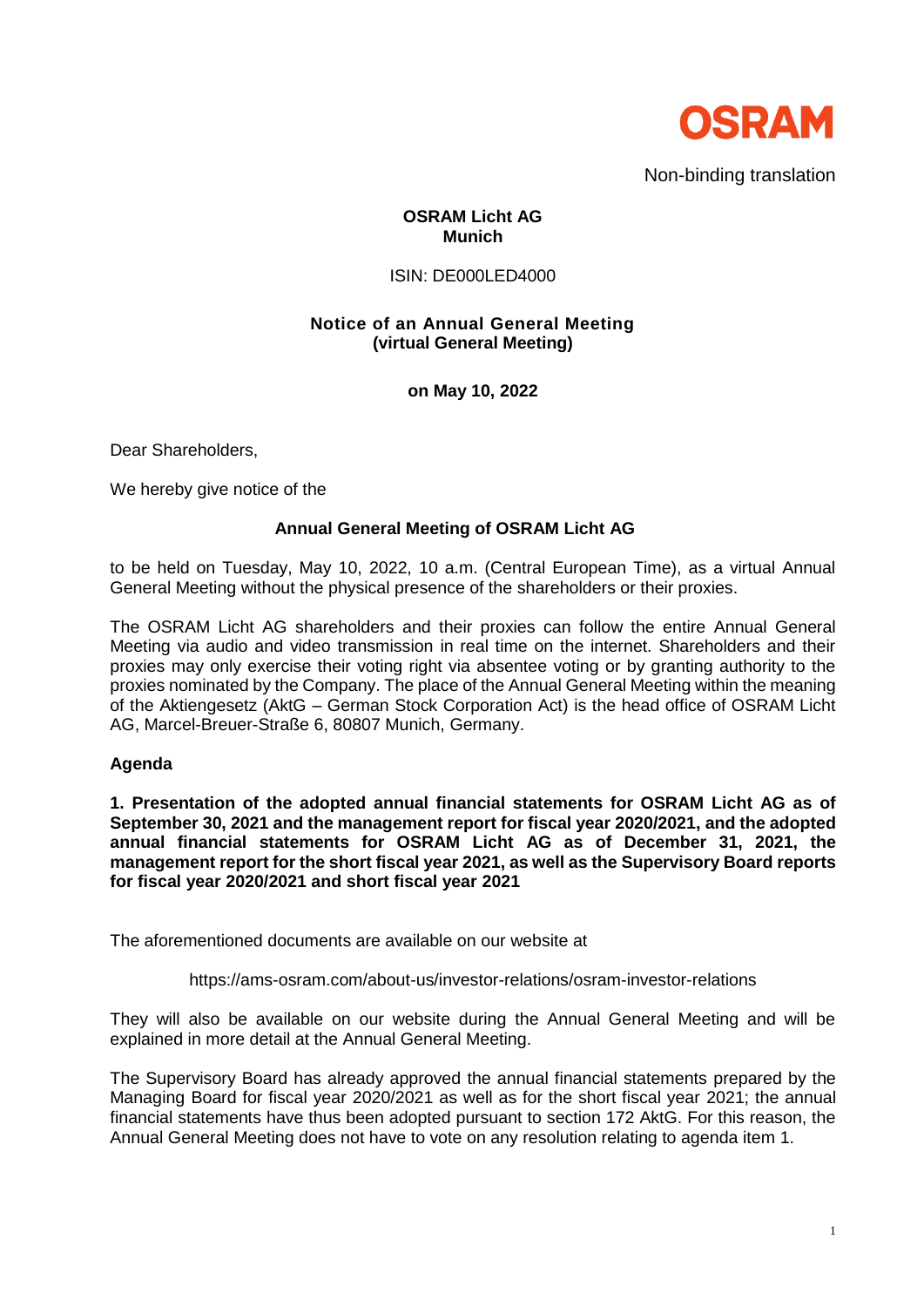

The annual financial statements of OSRAM Licht AG prepared in accordance with the provisions of the HGB as of September 30 and September 31, 2021, do not show an accumulated profit. The agenda for this year's Annual General Meeting therefore does not include an item requiring a resolution concerning the appropriation of profits.

### **2. Resolution on the approval of the actions of the members of the Managing Board for fiscal year 2020/2021**

The Managing Board and Supervisory Board propose that the actions of the members of the Managing Board in office in fiscal year 2020/2021 be approved for this period.

It is intended to enable the Annual General Meeting to vote on the actions of each member of the Managing Board individually.

### **3. Resolution on the approval of the actions of the members of the Supervisory Board for fiscal year 2020/2021**

The Managing Board and Supervisory Board propose that the actions of the members of the Supervisory Board in office in fiscal year 2020/2021 be approved for this period.

It is intended to enable the Annual General Meeting to vote on the actions of each member of the Supervisory Board individually.

### **4. Resolution on the approval of the actions of the members of the Managing Board for short fiscal year 2021**

The Managing Board and Supervisory Board propose that the actions of the members of the Managemant Board in office in the short fiscal year of 2021 be approved for this period.

It is intended to enable the Annual General Meeting to vote on the actions of each member of the Managing Board individually.

### **5. Resolution on the approval of the actions of the members of the Supervisory Board for short fiscal year 2021**

The Managing Board and Supervisory Board propose that the actions of the members of the Supervisory Board in office for the short fiscal year 2021 be approved for this period.

It is intended to enable the Annual General Meeting to vote on the actions of each member of the Supervisory Board individually.

## **6. Resolution on the appointment of the auditor for fiscal year 2022**

The Supervisory Board proposes that KPMG AG Wirtschaftsprüfungsgesellschaft, München, be appointed as the auditor for fiscal year 2022 (January 1, 2022 – December 31, 2022).

## **7. Supervisory Board elections**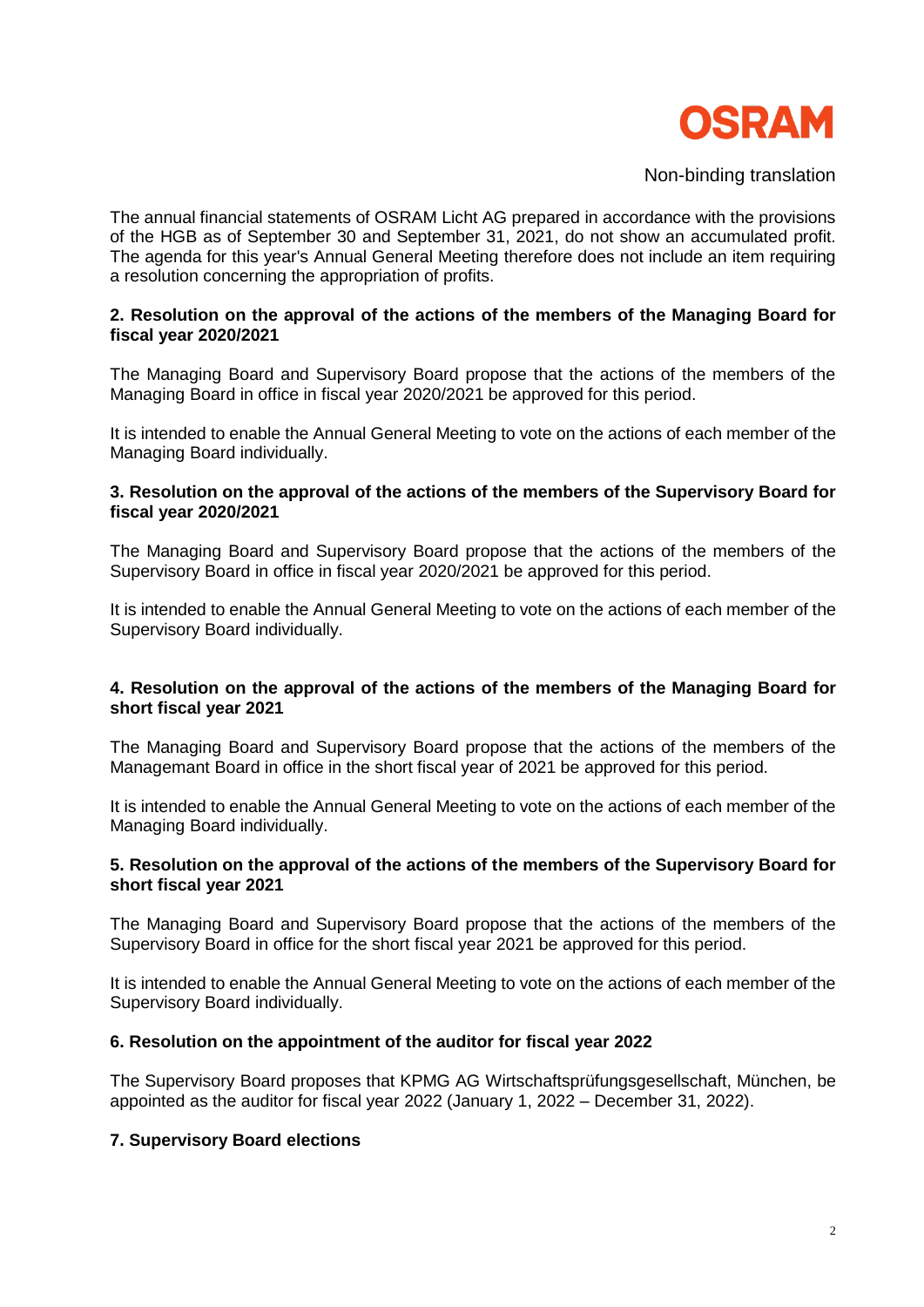

The term of office of all current shareholder representatives on the Supervisory Board ends with effect from the end of the Annual General Meeting on May 10, 2022. Pursuant to sections 95, 96 (1), and 101 (1) of the Aktiengesetz (AktG – German Stock Corporation Act) in conjunction with sections 1 (1), 5 (1), and 7 (1) sentence 1 no. 1 of the Mitbestimmungsgesetz (MitbestG – German Codetermination Act) and section 7 (1) of the Company's Articles of Association, the Supervisory Board comprises of twelve members, six of whom are elected by the Annual General Meeting (shareholder representatives) and six of whom are elected in accordance with the provisions of the Codetermination Act (employee representatives). Section 96 (2) sentence 1 AktG, which stipulates that at least 30 percent of Supervisory Board members must be women and at least 30 percent must be man, does not apply to OSRAM Licht AG because it is not listed on the stock exchange.

The Supervisory Board proposes that the current members

1. Dr. Thomas Stockmeier, Member of the Managing Board and Chief Technology Officer of ams-OSRAM AG, Premstätten (Austria), resident in Premstätten (Austria),

2. Christin Eisenschmid, Member of the Managing Board of Intel Deutschland GmbH, resident in Bad Feilnbach,

3. Johann Christian Eitner, Chairman of the Employee Works Council of ams-OSRAM AG, Premstätten (Austria), resident in Kirchberg (Austria),

4. Johann Peter Metzler, independent management consultant, resident in Lauterach (Austria),

5. Dr. Verena Vescoli, Senior Vice President Research & Development of ams-OSRAM AG, Premstätten (Austria), resident in Graz (Austria)

#### and furthermore

6. Robert Feurle, Department Manager of Business Unit Integrated Sensors Solutions (ISS) of ams-OSRAM AG, Premstätten (Austria), resident in Munich,

be elected as shareholder representatives to the Supervisory Board with effect from the end of the Annual General Meeting 2022. The appointment is made for a term of office until the end of the Annual General Meeting which resolves on the approval of the acts of the Supervisory Board for the fourth fiscal year after the beginning of the term of office. The fiscal year in which the term of office begins is not included.

The intention ist to enable the Annual General Meeting to vote on the elctions of each member of the Supervisory Board individually.

### **8. Resolution on amending the Articles of Association with the addition of a new section 14 (7) (participation of Supervisory Board members in the Annual General Meeting)**

Currently, temporary legislation due to the corona crisis allows members of the Supervisory Board to participate in a general meeting by means of video or audio transmission even without a corresponding authorisation by the Articles of Association, if such meeting is held virtually, i.e. without the physical presence of the shareholders or their proxies at the location of the general